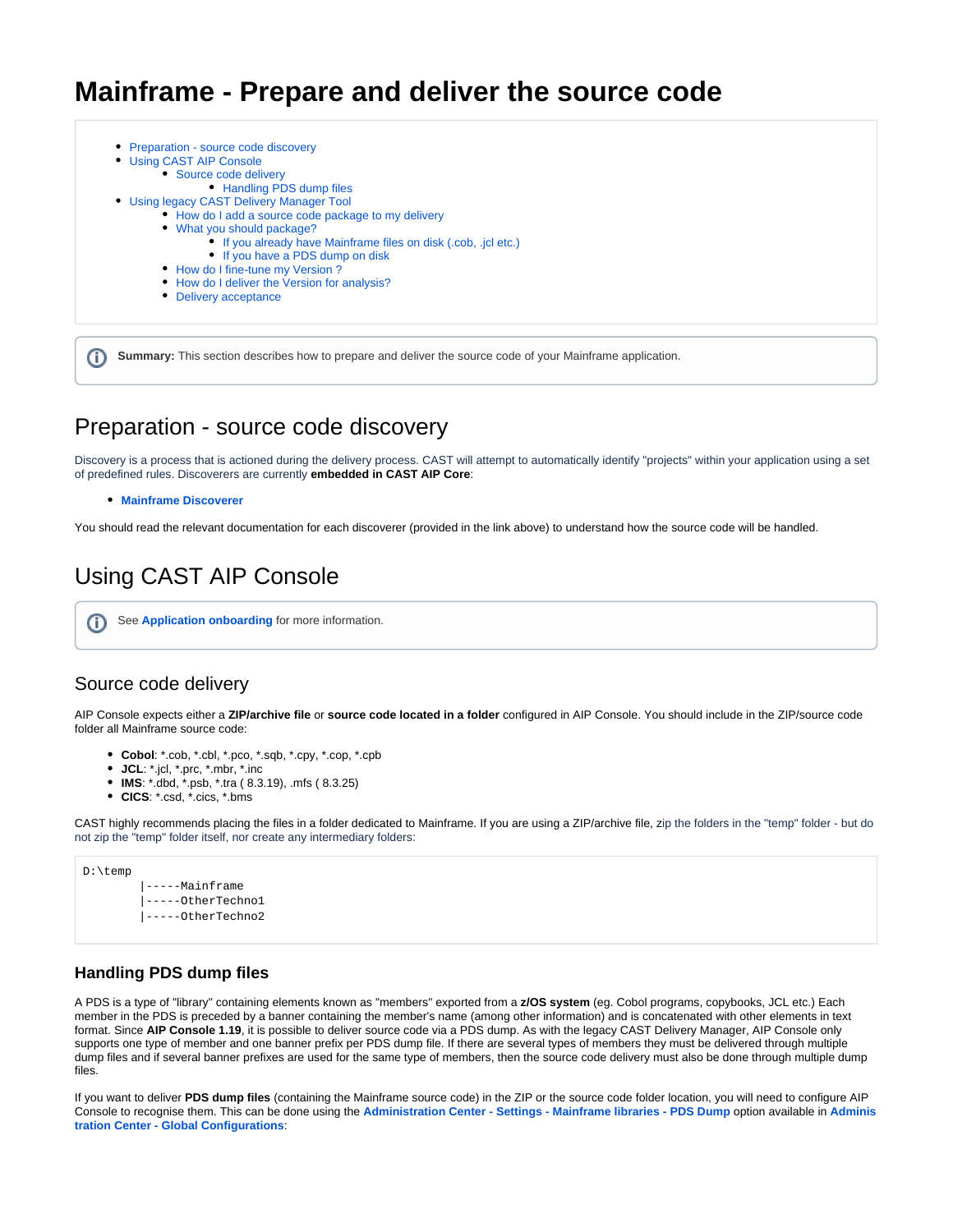|                   | ▲ ■ Mainframe libraries (PDS Dump) |                     |              |                                              |   |               |
|-------------------|------------------------------------|---------------------|--------------|----------------------------------------------|---|---------------|
|                   |                                    |                     |              |                                              |   | $+ADD$        |
| Library extension | Library content                    | Banner prefix       | Left margin  | Line maxLength                               |   |               |
| COPYX             | Cobol Copybook                     | <b>VMEMBER NAME</b> | $\mathbf{1}$ | 80                                           | z |               |
|                   |                                    |                     |              | Rows per page: $10 \div 1 - 1$ of $1 \div 1$ |   | $\rightarrow$ |

Out of the box, Console will have one PDS library extension predefined. This will ensure that Console is able to recognise PDS dump files provided in the source code configured as follows:

- with the extension .COPYX
- Containing Cobol Copybooks
- With the banner prefix VMEMBER NAME
- With the left margin set to 1
- with the line max length set to 80

| Library extension Library content |                | Banner prefix       |              | Left margin Line maxLength |
|-----------------------------------|----------------|---------------------|--------------|----------------------------|
| COPYX                             | Cobol Copybook | <b>VMEMBER NAME</b> | $\mathbf{1}$ | 80                         |

You can leave this predefined PDS type as is, or you can delete/edit as necessary.

Each PDS dump file that is recognised by AIP Console will be extracted: one file (that the CAST Mainframe Analyzer can analyze) will be created per element in the PDS dump file and these files are then analyzed when an analysis is run.

# <span id="page-1-0"></span>Using legacy CAST Delivery Manager Tool

### <span id="page-1-1"></span>How do I add a source code package to my delivery

See **[How do I add a source code package to my delivery](https://doc.castsoftware.com/display/DOC83/How+do+I+add+a+source+code+package+to+my+delivery)**.

### <span id="page-1-2"></span>What you should package?

When creating packages to discover and extract your Mainframe application you should create them as listed below

#### <span id="page-1-3"></span>**If you already have Mainframe files on disk (.cob, .jcl etc.)**

| Package | Package<br>name/type | <b>Mandatory?</b> | ∟ocation<br>/path | <b>Notes</b> |
|---------|----------------------|-------------------|-------------------|--------------|
|---------|----------------------|-------------------|-------------------|--------------|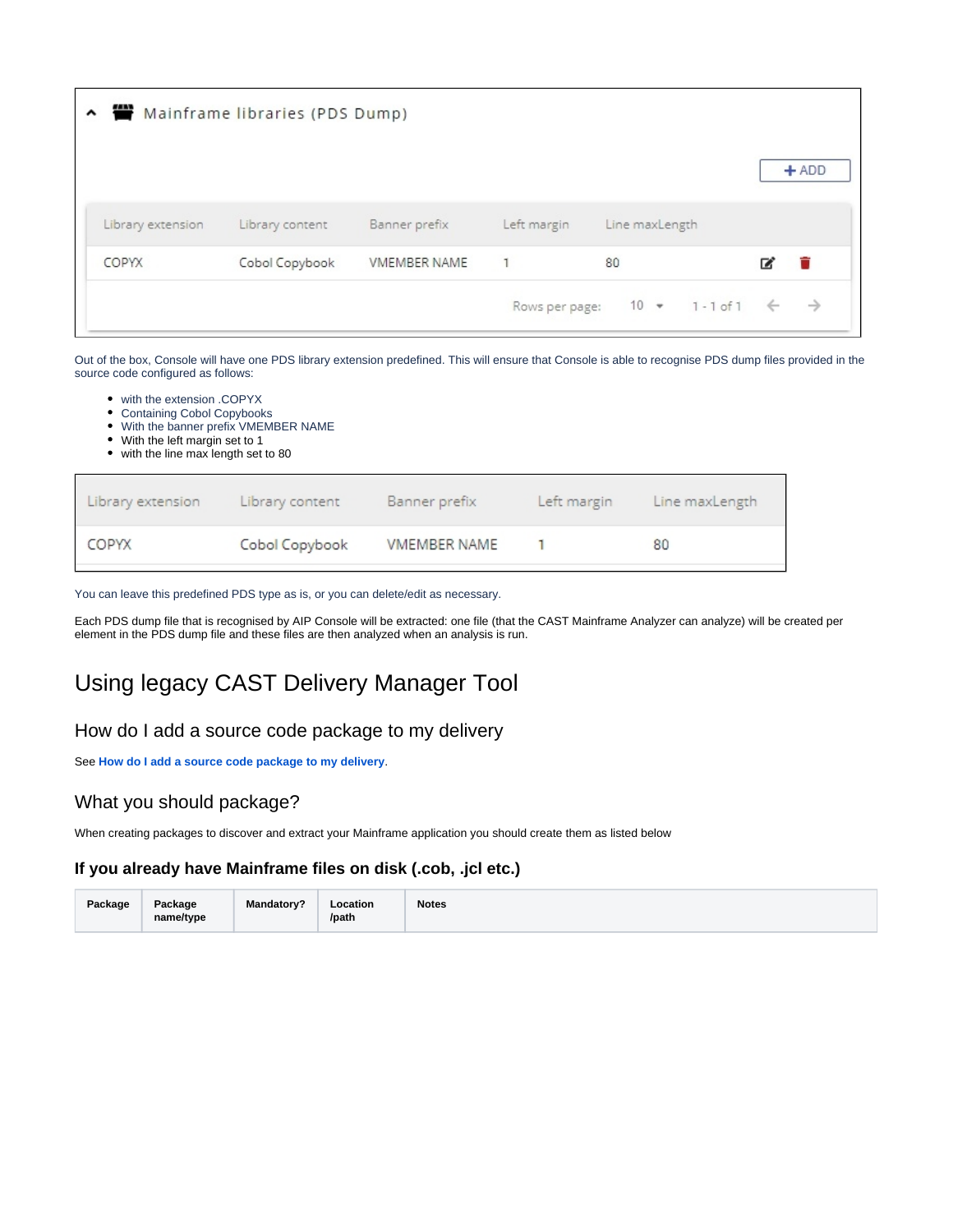| Source code | $\boldsymbol{\sigma}$ | Source code<br>root folder | Use one of the options described in Packaging source code for file technologies in the CAST<br>Delivery Manager Tool (example below):<br>Click to enlarge                                                                                                                                                                                                                                                                                                                                                                                                                                                                                                                                                                                            |  |  |  |
|-------------|-----------------------|----------------------------|------------------------------------------------------------------------------------------------------------------------------------------------------------------------------------------------------------------------------------------------------------------------------------------------------------------------------------------------------------------------------------------------------------------------------------------------------------------------------------------------------------------------------------------------------------------------------------------------------------------------------------------------------------------------------------------------------------------------------------------------------|--|--|--|
|             |                       |                            | $\begin{array}{c c c c c} \hline \multicolumn{1}{c }{\multicolumn{1}{c }{\hspace{-1.4ex}}}\n\multicolumn{1}{c }{\hspace{-1.4ex}} & \multicolumn{1}{c }{\hspace{-1.4ex}}\n\multicolumn{1}{c }{\hspace{-1.4ex}} & \multicolumn{1}{c }{\hspace{-1.4ex}}\n\end{array}$<br>o o New Package<br>Select a source code location<br>This wizard allows you to select the location of your source code or library files<br>MS SQL Server<br>$\blacktriangle$<br>Sybase<br>a Select a Source Code Management system (SCM)<br>SVN - Subversion<br>TFS - Team Foundation Server<br>a Select a vendor specific repository<br>Oracle Forms and Reports<br>Mainframe<br><b>Business Objects</b><br>SAP<br>Generic extraction<br>a Others<br>Files on your file system |  |  |  |
|             |                       |                            | Automated extraction of required jar files<br>Automated extraction of required .NET assemblies<br>Definition of selection<br>Choose this item to select the corresponding extractor provided by CAST.<br>$<$ Back<br>Next ><br>Finish<br>Cancel                                                                                                                                                                                                                                                                                                                                                                                                                                                                                                      |  |  |  |

# <span id="page-2-0"></span>**If you have a PDS dump on disk**

| Package      | Package<br>name<br>/type | Mandatory? | Location<br>/path    | <b>Notes</b>                                                                                                                                                                                                                                                                                                                                                                                                                                                                                                                                                                                                                                                                                                                                                                                                                                                                                                                                                                                                                                                                                                                                                                                                                                                                                                                                                                                                                                                                                                                                                                                                                                                                                                                                                                                                                                                                                                                                                                                                                                                                                                                                                                                                                                                                                                                                                                                                                                                                                                                                                                                                                                                                                                       |  |
|--------------|--------------------------|------------|----------------------|--------------------------------------------------------------------------------------------------------------------------------------------------------------------------------------------------------------------------------------------------------------------------------------------------------------------------------------------------------------------------------------------------------------------------------------------------------------------------------------------------------------------------------------------------------------------------------------------------------------------------------------------------------------------------------------------------------------------------------------------------------------------------------------------------------------------------------------------------------------------------------------------------------------------------------------------------------------------------------------------------------------------------------------------------------------------------------------------------------------------------------------------------------------------------------------------------------------------------------------------------------------------------------------------------------------------------------------------------------------------------------------------------------------------------------------------------------------------------------------------------------------------------------------------------------------------------------------------------------------------------------------------------------------------------------------------------------------------------------------------------------------------------------------------------------------------------------------------------------------------------------------------------------------------------------------------------------------------------------------------------------------------------------------------------------------------------------------------------------------------------------------------------------------------------------------------------------------------------------------------------------------------------------------------------------------------------------------------------------------------------------------------------------------------------------------------------------------------------------------------------------------------------------------------------------------------------------------------------------------------------------------------------------------------------------------------------------------------|--|
| $\mathbf{1}$ | Source code              | Ø          | PDS dump<br>location | Use the "Mainframe" option in the CAST Delivery Manager Tool:<br>Click to enlarge<br>$\begin{array}{c c c c c c} \hline \multicolumn{3}{c }{\multicolumn{3}{c }{\multicolumn{3}{c }{\multicolumn{3}{c }{\multicolumn{3}{c }{\multicolumn{3}{c }{\multicolumn{3}{c }{\multicolumn{3}{c }{\multicolumn{3}{c }{\multicolumn{3}{c}}}}}}}} \hline \multicolumn{3}{c }{\hline \multicolumn{3}{c }{\multicolumn{3}{c }{\multicolumn{3}{c }{\multicolumn{3}{c }{\multicolumn{3}{c }{\multicolumn{3}{c }{\multicolumn{3}{c }{\multicolumn{3}{c }{\mult$<br>o & New Package<br>Select a source code location<br>This wizard allows you to select the location of your source code or library files<br>Choose a location<br>Select a database<br>Oracle Server<br>MS SQL Server<br>Sybase ASE<br>Select a Source Code Management system (SCM)<br>SVN - Subversion<br>TFS - Team Foundation Server<br>Select a vendor specific repository<br>Oracle Forms and Reports<br>Mainframe<br><b>Business Objects</b><br>SAP<br>Generic extraction<br>Others<br>Files on your file system<br>Automated extraction of required jar files<br>Automated extraction of required .NET assemblies<br>Definition of selection<br>$\ddot{}$<br>$<$ Back<br>Next ><br>Finish<br>Cancel<br>The Mainframe PDS dump option is designed for target Mainframe source code (Cobol, JCL etc.) that is the result of a PDS (Partitioned Data Set) dump.<br>A PDS is a type of "library" containing elements known as "members" exported from a z/OS system (eq. Cobol programs, copybooks, JCL etc.) Each<br>member in the PDS is preceded by a banner containing the member's name (among other information) and is concatenated with other elements in text<br>format. The CAST Delivery Manager Tool package for PDS dumps only supports one type of members and one banner prefix per file. If there are several<br>types of members they must be delivered through multiple dump files and if several banner prefixes are used for the same type of members, then the<br>source code delivery must be done through multiple dump files.<br>The CAST Delivery Manager Tool enables you to specify one or more PDS dumps - each dump that is specified will be extracted: one file (that the CAST<br>Mainframe Analyzer can exploit via the CAST Management Studio) will be created per element in the PDS dump file and packaged ready for analysis.<br>The PDS dump file does not need to be available during the analysis process in the CAST Management Studio because the CAST<br>(i)<br>Delivery Manager Tool will extract the source code and package it before deployment to a specific location (defined in the CAST<br>Management Studio). |  |
|              |                          |            |                      | When configuring the package, use the Add button to add the PDS dump file.                                                                                                                                                                                                                                                                                                                                                                                                                                                                                                                                                                                                                                                                                                                                                                                                                                                                                                                                                                                                                                                                                                                                                                                                                                                                                                                                                                                                                                                                                                                                                                                                                                                                                                                                                                                                                                                                                                                                                                                                                                                                                                                                                                                                                                                                                                                                                                                                                                                                                                                                                                                                                                         |  |